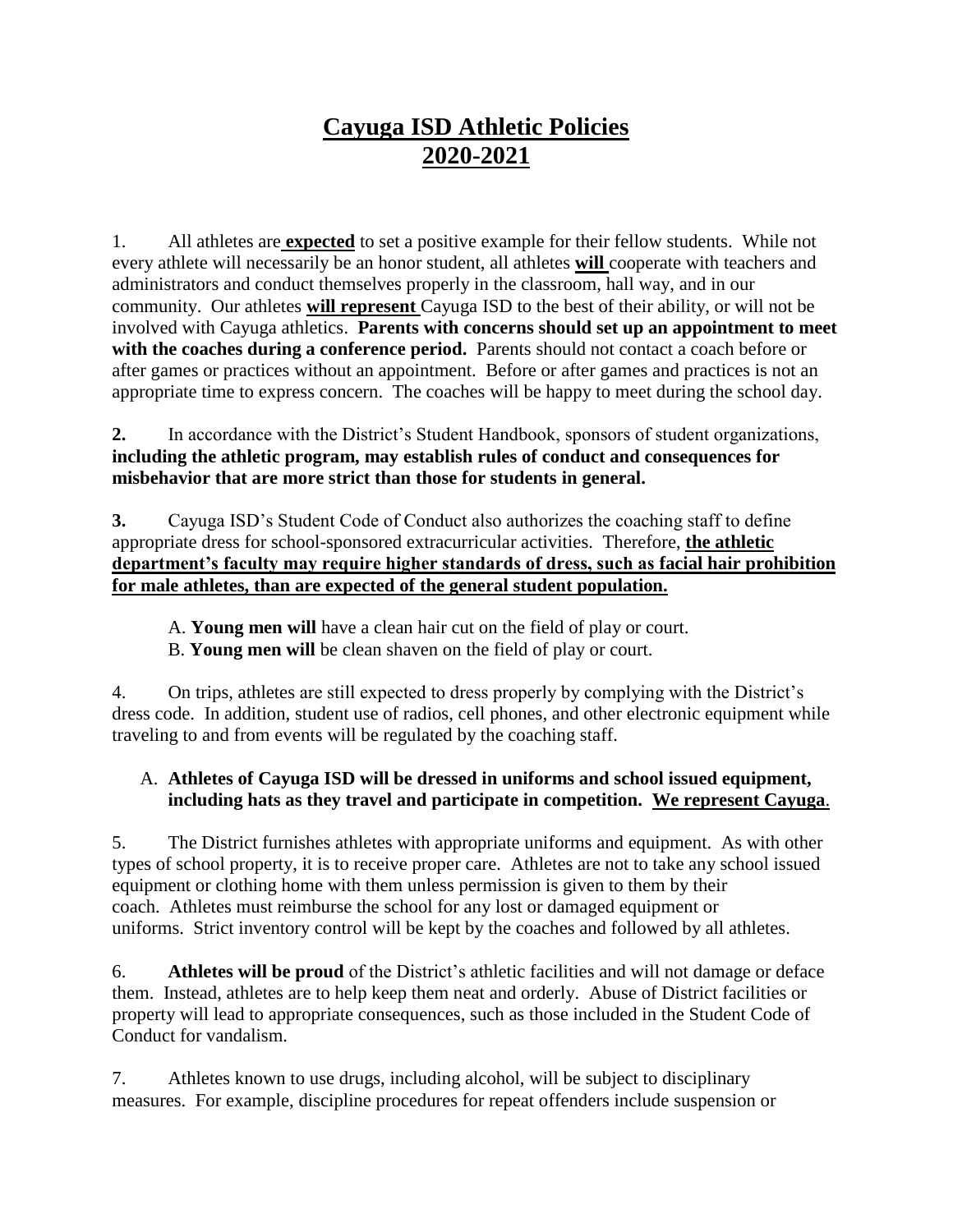dismissal from the athletic program. In addition, athletes will also be subject to the consequences outlined in the Cayuga ISD student drug testing policy.

### 8. Athletes are **expected to refrain from using profanity**. **Any racial slurs will not be tolerated.**

9. All students, especially athletes, should have proper rest and nutrition. Good judgment is urged concerning adequate sleep and diet.

10. When students decide to participate in the athletic program, they should honor that commitment. Athletes should not miss games. **Make up work, suspension, or dismissal from the athletic program are consequences of missing contests, games, or meets.** Our practice sessions are very important for the success of the team. All athletes are expected to contact their coach and notify them if they will not be at practice and why. If at all possible, personal obligations should be arranged at times not conflicting with practice sessions. Athletes who miss practice sessions will be required to perform **make up work.** This policy is for **all athletes** in the Cayuga athletic program. Repeated absences from in season practices may also lead to suspension and dismissal from the athletic program. **Athletes will not be allowed to miss school-sponsored practices or games to participate in non-school athletic activities such as, club league baseball, softball, basketball, volleyball unless excused by the head coach of that sport.**

- A. An excused absence is defined as an athlete that notifies their coach. In this instance the athlete will have 250 yards of tire flips as their make up work for football, 5 trips of towel pushes for Basketball and volleyball, and 1 triangle for baseball/Softball. This must be done before they can compete in a game.
- B. An unexcused absence is defined as a no call no show. In this instance the athlete will have a 1000 yards of tire flips for football, 10 trips of towel pushes for basketball or volleyball and 3 triangles for Baseball/Softball. This must be done before the athlete can compete in a game, and the athlete will not be able to start.
- C. All make up work will be witnessed by the coach designated for that sport.
- D. Athletes must contact the head coach of the sport **before** missing or being late. Make up work can be adjusted by the head coach for extenuating circumstances and weather. (towel pushing in the gym)

11. Quitting should always be discouraged. Once an athlete starts a season with a team, she/he is obliged to **finish** the season with that team. However, if a student does decide to quit, the decision will not become final for a twenty-four hour period. This "grace period" is designed to allow for recovery time from an unpleasant emotion or experience. But, it does not excuse the athlete from consequences for improper actions by the athlete before or during the "grace period." If an athlete decides to quit, she/he will be placed in off-season and will not be able to compete for the semester that they quit in and the next semester. An athlete will have a grace period to decide if they want to participate in that sport. If they have competed in one game then they must finish the season. If they do not finish the season then they have quit.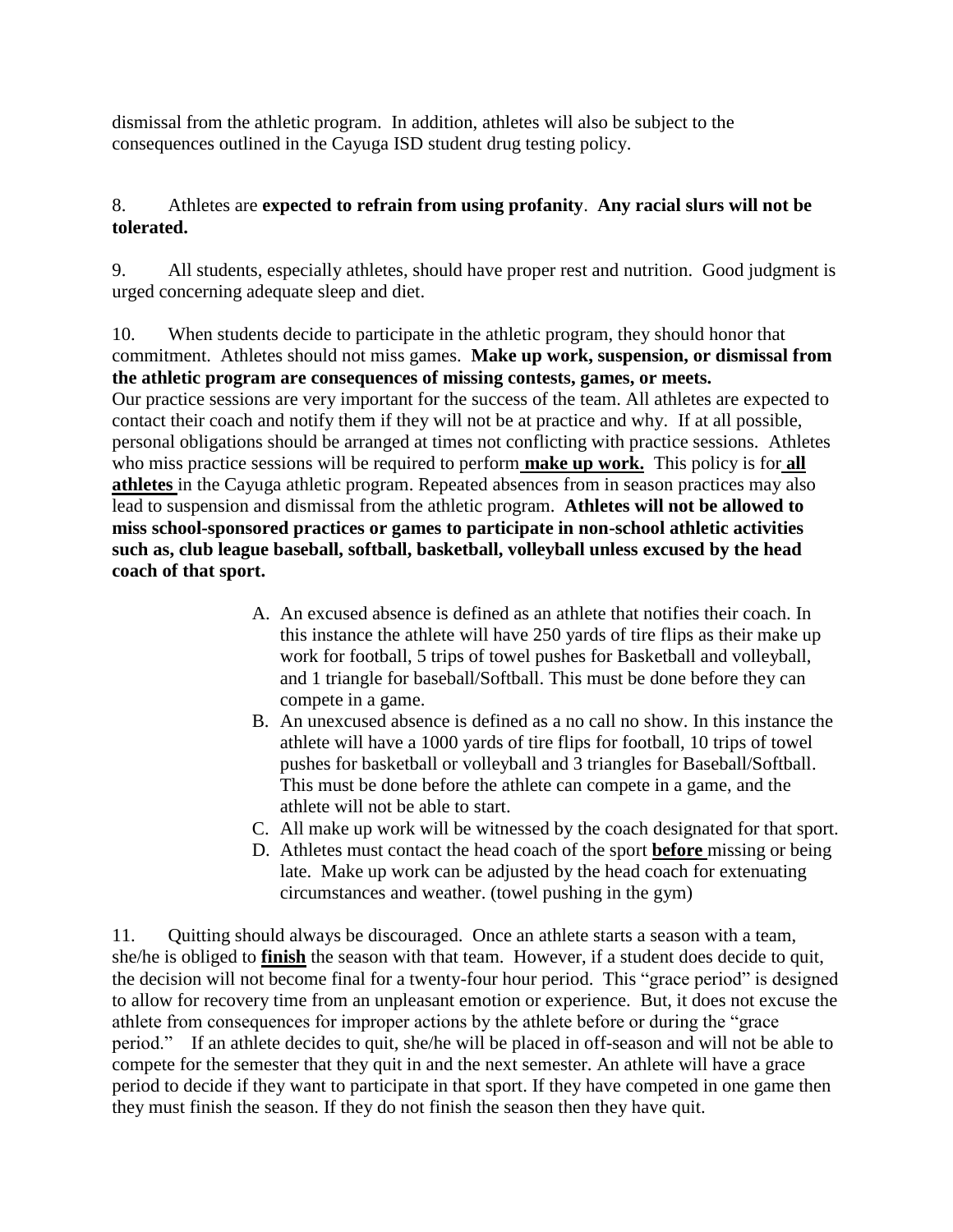## 12. **Players will notify coaches immediately if they are injured for evaluation and**

**treatment.** If at all possible, injured players are required to attend practice sessions to watch and learn. Athletes or their parents should contact the coaching staff if the severity of their injuries will make them unable to attend team practices.

13. If two sports or UIL activities conflict, sharing of the student's time will be agreed upon by the student and the sponsoring faculty members. Our Athletic Program understands sharing students is a must. It is important in Cayuga that our students get the opportunity to participate in a wide variety of activities and organizations. Every effort will be made to productively work out conflicts with other school programs. In the event that a student must choose between school sanctioned functions, no penalty or consequence under section 10 will be issued for the choice the student makes. Students, parents, coaches, and sponsors will be asked to work together in the best interest of all involved while considering the merit of conflicting activities. The choice needs to be made with regard to district level competition, playoff implications, regional or state competitions, and the availability of other similar educational opportunities.

14. **Only in rare situations**, and with prior approval of their coaches, will athletes be permitted to travel to games in any manner other than school transportation. Team buses leave at the scheduled time. Athletes who miss the team bus will experience appropriate consequences. (Make up work as described in section 10) Athletes must ride home with the team from competitions.

15. Athletes must have physical examinations as required by the UIL. Students may not participate in practices or games until the required forms (medical history, emergency information, steroid, concussion, etc.) have been completed and returned to the head coach.

16. The District participates in a student accident insurance program. However, the school's policy provides **catastrophic coverage** and only helps after treatment amounts reach \$25,000. As is stated in the Student Handbook, "The District is not responsible for costs of treating injuries and cannot assume liability for any costs associated with an injury." So, the families of student-athletes are strongly encouraged to carry primary insurance coverage.

17. Except for emergencies, the District's insurance policy may not provide coverage for medical expenses incurred without first informing the coaching staff of the need for treatment. Therefore, unless it is an emergency situation, prior to seeing a doctor for an athletic related injury, students should first contact a member of the coaching staff to complete the needed documentation.

18. If athletes are not participating in a sport during its season, athletes are required to be in the off-season program which consists of **weight-lifting, running, agilities, and other conditioning workouts.**

19. "Off-season" is not a sport. Athletes will be persuaded to compete in as many sporting events as possible. Nothing takes the place of competition. Students taking the athletics class cannot continuously be in off-season and not participate in any sport for an entire year. In such cases, students will be removed from the athletic program.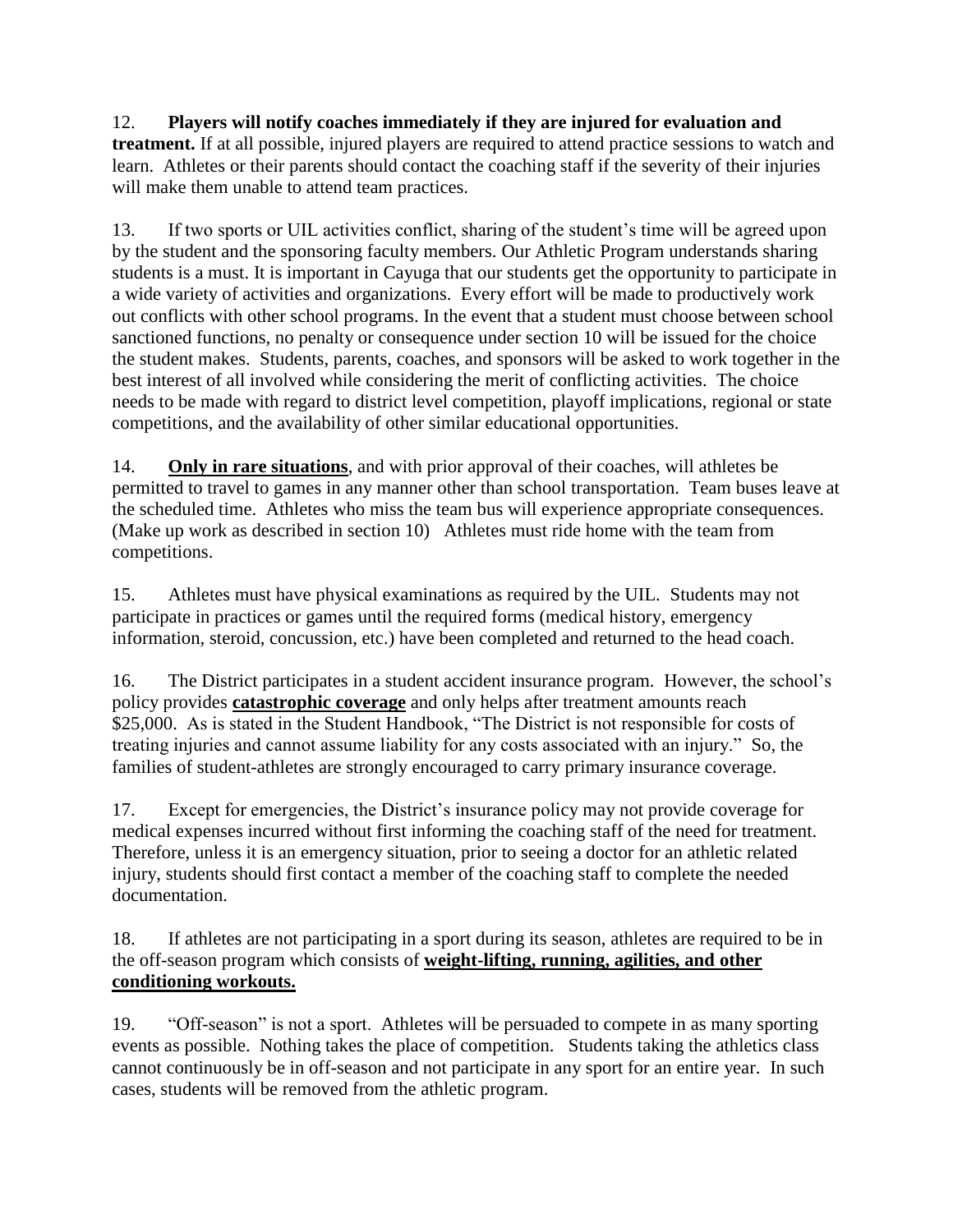20. The District will award letter jackets to athletes who participate in two varsity sports or two consecutive years in one varsity sport. The school can purchase only one letter jacket for each athlete during their high school years. One additional award, such as a letter for students who already have a jacket, may be purchased on an annual basis. Also, with coaching staff consent, students may buy patches for honors such as All-District. Athletes are not to buy awards, jackets, patches, trophies, etc. unless they have earned them. The school also reserves the right to restrict what a student orders for placement on his/her letter jacket, such as nicknames, patches, etc. Students who quit, fail or are dismissed from a team before the season is completed forfeit any award or letter for that sport.

21. Student-athletes must meet the eligibility requirements mandated by the University Interscholastic League.

Age Requirements for Eligibility

 $7^{\text{th}}$  Grade – Cannot be 14 years of age or older on or before September 1,

 $8<sup>th</sup>$  Grade – Cannot be 15 years of age or older on or before September 1,

 $9*$  Grade – Cannot be 16 years of age or older on or before September 1,

High School – Cannot be 19 years of age or older on or before September 1.

#### Course Requirements for Eligibility

- $7<sup>th</sup>$  Grade Promoted from sixth grade
- $8<sup>th</sup>$  Grade Promoted from seventh grade
- $9<sup>th</sup>$  Grade Promoted from eighth grade
- $10<sup>th</sup>$  Grade Five credits
- $11<sup>th</sup>$  Grade Ten credits
- $12<sup>th</sup>$  Grade Fifteen credits

In addition to these requirements, students must comply with the "Extracurricular Activities" rules outlined in the Student Handbook to be academically eligible for participation in the District's athletic program.

22. In a section entitled "Athletic Participation," the Student Handbook states that an athlete dismissed from one sport for disciplinary reasons may not participate in another sport without permission of the athletic director and the head coach of the sport from which she/he has been dismissed. The Handbook also notes that for an athlete to be permanently dismissed from athletics, she/he must be given a hearing from a committee composed of the principal or designee, athletic director, head coach, and the student's parent/guardian.

23. Students that choose to quit athletics during the semester when schedules cannot be changed, or have to be removed for disciplinary issues will receive a grade no lower than a 50.

24. Athletes and their parents are strongly encouraged to review the following sections of the Student Handbook and Code of Conduct for additional information relevant to the operation of the District's athletic program.